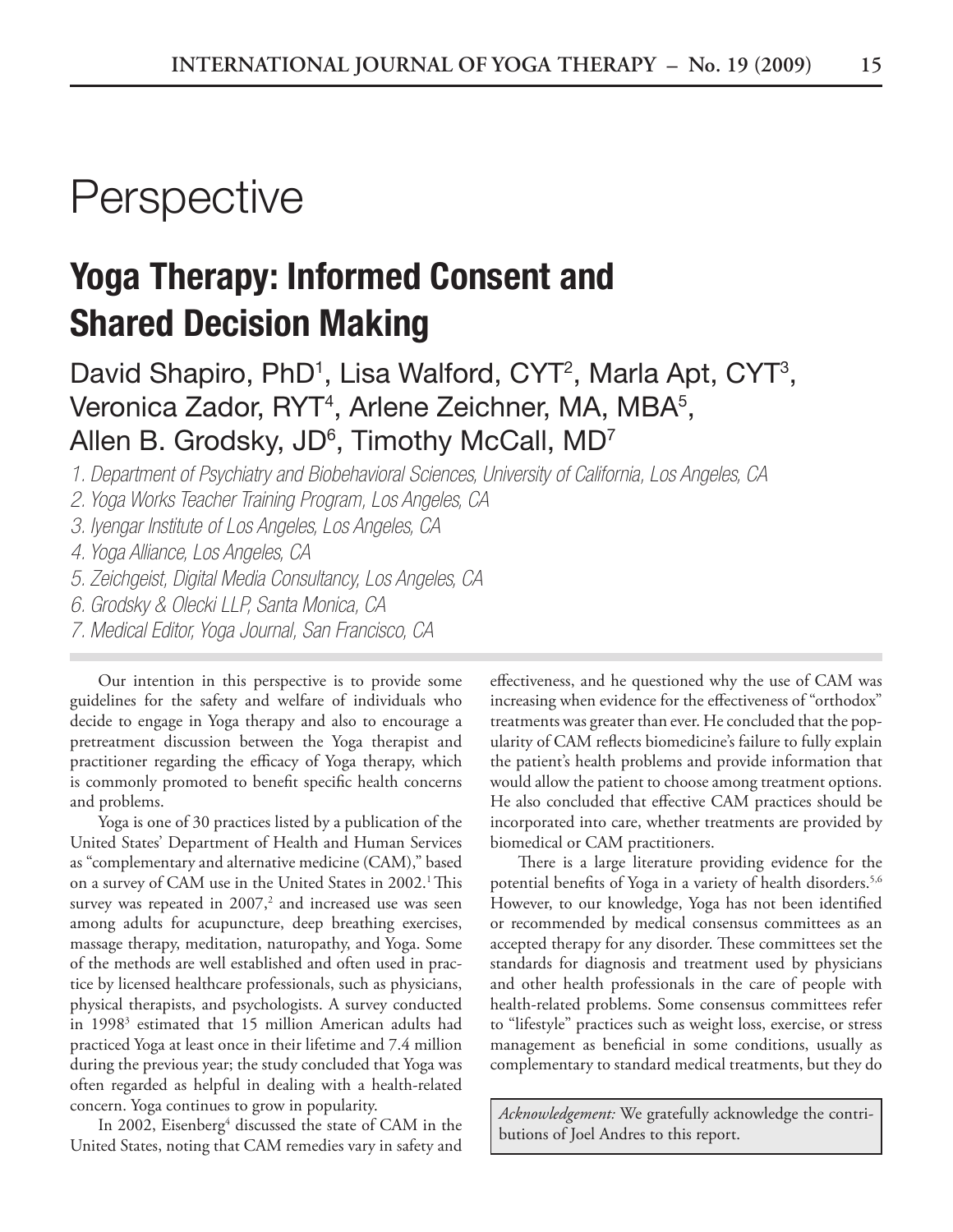not refer to Yoga, as far as we know. In early or less advanced stages of some health conditions, and in the absence of significant risk factors, these methods may be recommended as alternatives to medication.

People practice Yoga for the purposes of recreation, exercise, social engagement, stress reduction, or health promotion. In many cases, it is practiced as a way of dealing with health issues, such as backache and other kinds of pain, joint and muscle problems, gastrointestinal symptoms, insomnia, anxiety, and depression. An interest in Yoga philosophy and spirituality may motivate participation. Yoga as therapy has a long history. The International Association of Yoga Therapists, founded 20 years ago in the United States, now has 2,422 members who are actively engaged in the development and promotion of Yoga therapy and research and in setting standards for teachers of therapeutic Yoga. Some of IAYT's members are licensed health professionals.

Yoga therapy is offered by many organizations and is promoted for all kinds of health-related concerns. An Internet search yields thousands of Yoga programs offering treatment for physical and mental disorders, as well as many for the training and certification of Yoga therapists. Unlike modern medicine, which has its foundation in basic sciences, clinical research, and the scientific method, Yoga is a mixture of philosophy, ethics, and beliefs rooted in ancient practices and traditions, with many competing theories and approaches of Yoga "schools." Yoga treatment methods are derived from Yoga conceptions of somatic and mental processes that have not been fully reconciled with or integrated into modern science, mainstream medicine, or other commonly accepted methods of healthcare. Little research has dealt with the mechanisms of the effects of Yoga for any given health condition.6,7 To our knowledge, other than those who are also licensed health professionals, Yoga therapists are not generally oriented to taking a health history or requiring a general examination or diagnosis by a health professional. There are, as yet, no commonly agreed-upon standards of education and training for a Yoga therapist, no definition of certain Yoga practices appropriate for given health conditions, no preferred use of individual versus group-led sessions, and no methods for evaluating therapeutic outcomes between the different methods or schools of Yoga. Nor are there consistent standards for record keeping and documentation of treatment history.

The authors of this report are all long-term practitioners of Yoga, including highly experienced Yoga teachers or therapists, and professionals in law, health research, and medicine. We recognize that Yoga therapy will continue to develop, but that it will take a lot more time and extensive

discussions to adopt agreed-upon standards. Other than occasional injuries, there is little evidence that Yoga will hurt people. However, some participants in Yoga therapy may neglect to seek effective treatments for their condition as offered by physicians, physical therapists, or other licensed health professionals.

 In general, Yoga may best be described and promoted as a complementary treatment. It should be made clear in the information provided to participants that the treatment regimen is based on established Yoga principles and practices and associated experiences of Yoga therapists, that Yoga alone may not be sufficient as a cure for their ailment, and that there is no way to be sure the treatment will be effective. For those participants currently engaged in treatment by a licensed health professional, it is appropriate for the Yoga therapist to suggest that they inform their practitioner of their participation in the Yoga program. Some individuals who have had no contact with, or who do not wish to consult, a physician or other licensed professional should be advised to do so.

For full transparency in the agreement between client and Yoga therapist, our recommendation is that individuals entering Yoga therapy be asked to sign a document and engage in a dialogue outlining a number of points about the potential benefits and limitations of Yoga for their problem. This document should be based on the principles of informed consent and shared decision making. These principles are derived from laws and ethical and safety considerations that guide medical practice, as outlined by Wilkes and Johns,<sup>8</sup> in dealing with the use of "off-label" prescriptions, that is, prescriptions that do not conform to FDA-approved use of the drug. In the case of "off-label" prescriptions, the authors recommend that doctors be required to provide full disclosure to patients and encourage them to share in treatment decision making. Although not an exact parallel, Yoga therapy may be viewed as an "off-label" prescription to which the principles of informed consent and shared decision making should be applied.

We conclude by offering a model of a consent document that merits consideration and discussion and that is recommended for Yoga therapy. The consent statement may need to be modified to suit the specific circumstances of a given state, community, program, or condition. The consent form should include a letterhead that contains information about the therapist: name, academic degrees, education, training, experience, and other qualifications, such as certification. This information, in addition to the statements regarding the practice provided to clients in the consent form, conforms to the "California Health Freedom Law" (Senate Bill